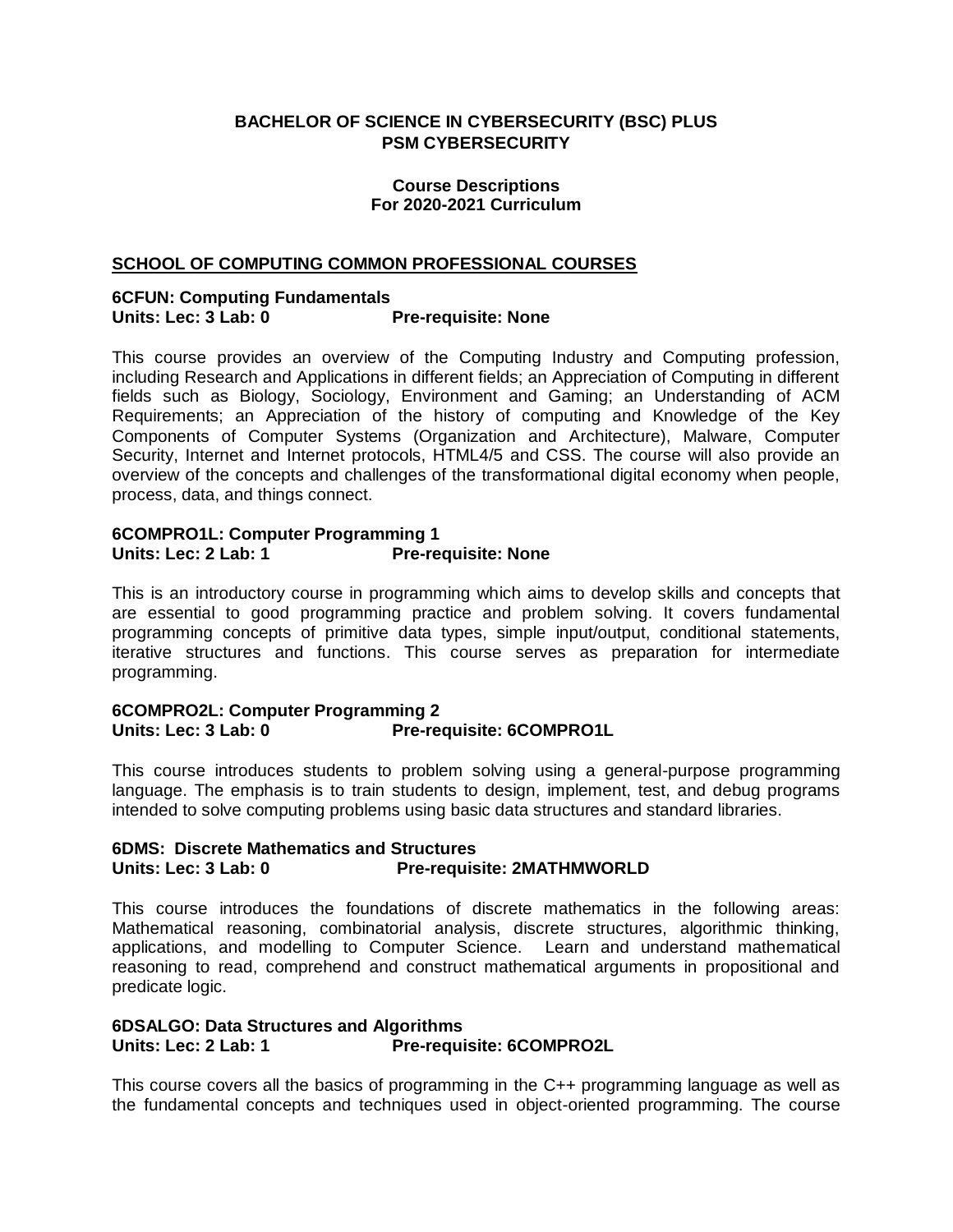starts with some universal basics, without relying on object concepts, and gradually extends to the advanced issues the student will encounter when using the objective approach.

#### **6HCI: Human Computer Interaction Units: Lec: 0 Lab: 3 Pre-requisite: 6CFUN**

The course intends to introduce students to the discipline concerned with the design, evaluation & implementation of various computing systems intended for human use. Emphasis will be placed on understanding human behavior with interactive objects, knowing how to develop and evaluate interactive software using a human-centered approach, and general knowledge of HCI design issues with multiple types of interactive applications.

#### **6INFOMAN: Information Management Units: Lec: 2 Lab: 1 Pre-requisite: 6DSALGO**

The course will provide the student with an understanding of the principles of Database Management Systems (DBMSs) successfully, one has to understand the concepts on which they are based. The aims of this course are to familiarize you with the basic concepts underlying a DBMS, show how they are realized in specific systems such as the SQL DBMS, give you some hands-on experience in using a DBMS.

#### **6OOPLANG: Object-Oriented Programming Pre-requisite: COMPRO2L**

This course explores an in-depth and extensive object-oriented problem-solving approach applying in actual programs. It also focuses on object-oriented design used as a tool for building applications implemented in command-line and graphical user interface (GUI) environments. It will also incorporate logical classes, objects, methods, relationships, and other processes with the design of software and applications. The course also introduces the basic concept and practices in creating event-driven programming.

#### **6DSANALGO: Design and Analysis of Algorithms** Units: Lec: 3 Lab: 0 Pre-requisite: 6DSALGO

This course introduces the basic algorithmic analysis and strategies. It focuses on the principles of algorithms, its design and analysis. Fundamental ideas of algorithm analysis and design strategies will be covered. Throughout the course, different algorithm design strategies will be presented. Students are expected to know how to specify algorithm and apply design strategies to any computing problems

#### **6CNA: Campus Network Architecture Units: Lec: 2 Lab: 1 Pre-requisite: 6CFUN**

The course presents an overview of the campus network architecture and includes descriptions of various design considerations, topologies, technologies relevant to the design of a full-service campus switching architecture. It introduces students to the key architectural components and services that are necessary to deploy a service-rich campus network. The principles and structure of addressing and the fundamentals of Ethernet concept, media, and operations are introduced to provide a foundation. By the end of this course, students will be able to build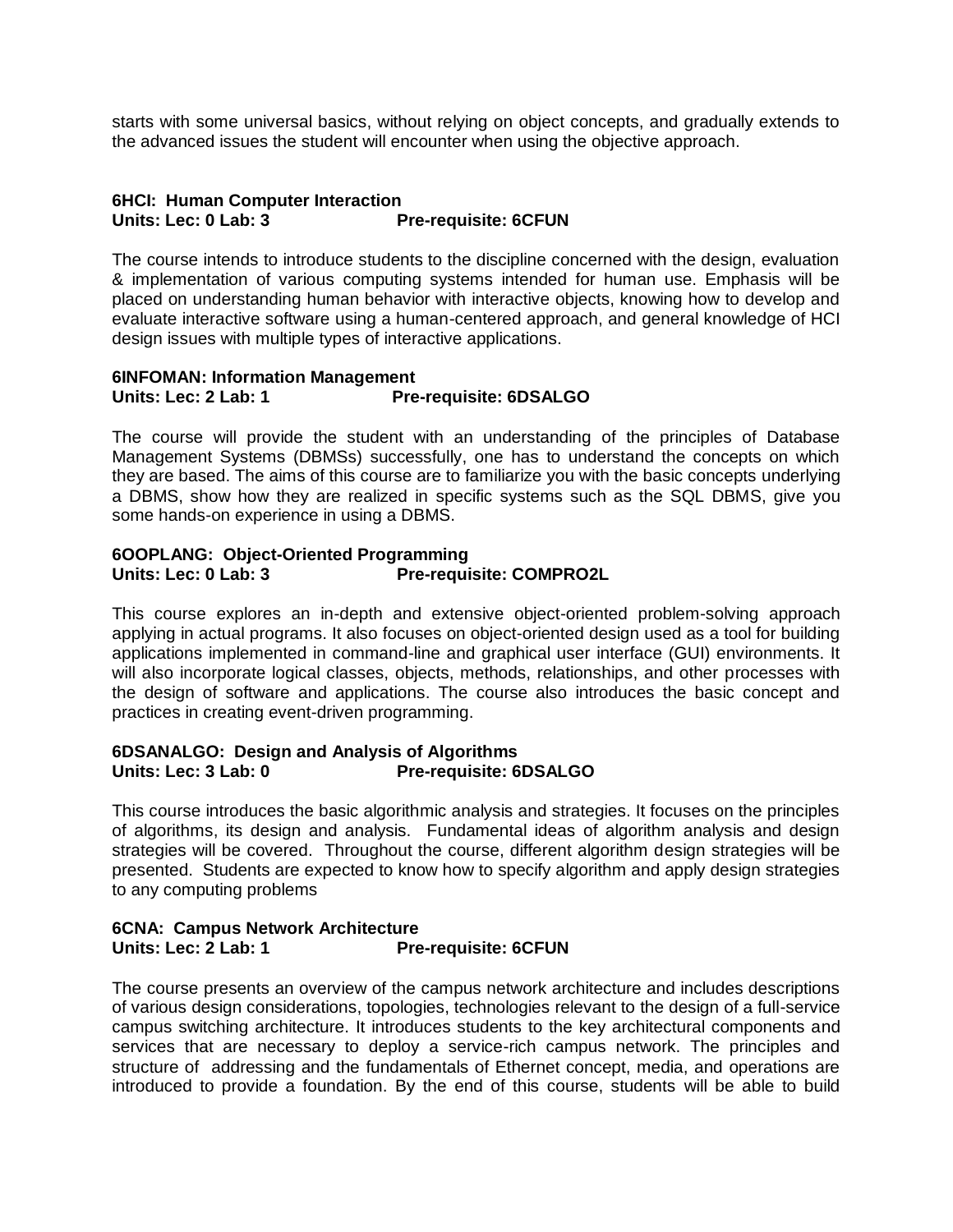simple campus LAN architecture, implement IP addressing and configure routers and switches to perform basic routing and switching services such as virtual LANs and inter-VLAN routing.

#### **6OPSYSFUN: Operating Systems Fundamentals Units: Lec: 3 Lab: 0 Pre-requisite: 6CFUN**

Through this course, students will be introduced to what operating systems are, what they do, how they do it, how their performance can be evaluated, and how they compare with each other. It describes the overall function of an operating system. The course will cover introduction to operating systems and the major components of most operating systems with emphasis on the four major OS subsystems: Memory Management, Processor Management, Device Management and File Management.

#### **6ADVANRS: Advanced Routing and Switching Units: Lec: 2 Lab: 1 Pre-requisite: 6CNA**

The course focuses on the advance routing and switching services and operations of routers and switches. The students are expected to learn different approaches in the application of Static and Dynamic routing protocols, use advance security features of routers and switches in packet forwarding within and outside the network, and apply advanced IP addressing services.

#### **6DWEBTOOLS: Dynamic Web Application and Development Tools Units: Lec: 0 Lab: 3 Pre-requisite: 6WEBTECHL**

This course will explore and utilize emerging tools and trends in Website Development and design and their applicability to employment. Students explore the prevailing tools and standards used in the field, learn how the various facets including Pre-processors tools like SASS, LESS,Stylus, Cloud Repository and WordPress Applications and will learn about web tools standard that is being used by the industry and why they are important.

#### **6WEBTECHL: Web Technologies Laboratory Units: Lec: 0 Lab: 3 Pre-requisite: 6COMPRO1L**

This course is designed to provide a thorough working knowledge in defining content of web pages using Hypertext Markup Language 5 (HTML 5) integrated with creative layout using CSS3 (Cascading Style Sheet 3). Moreover, students are able to learn managing the behaviors of web pages through the use of client side which is JavaScript and PHP. Students will also learn the basic web frameworks such jQuery, Bootstrap and CMS. The course will also focus in recommended practices in utilizing and creating elements or widgets considering accessibility feature in terms of target audience. Generally, the subject will develop the practical skills in developing static and dynamic web pages for a specific target.

#### **6WANTECH: Wide Area Network Technologies Pre-requisite: 6ADVANRS**

This course discusses the WAN technologies and network services required by converged applications in a complex network. It enables students to understand the selection criteria of network devices and WAN technologies to meet network requirements. Students learn how to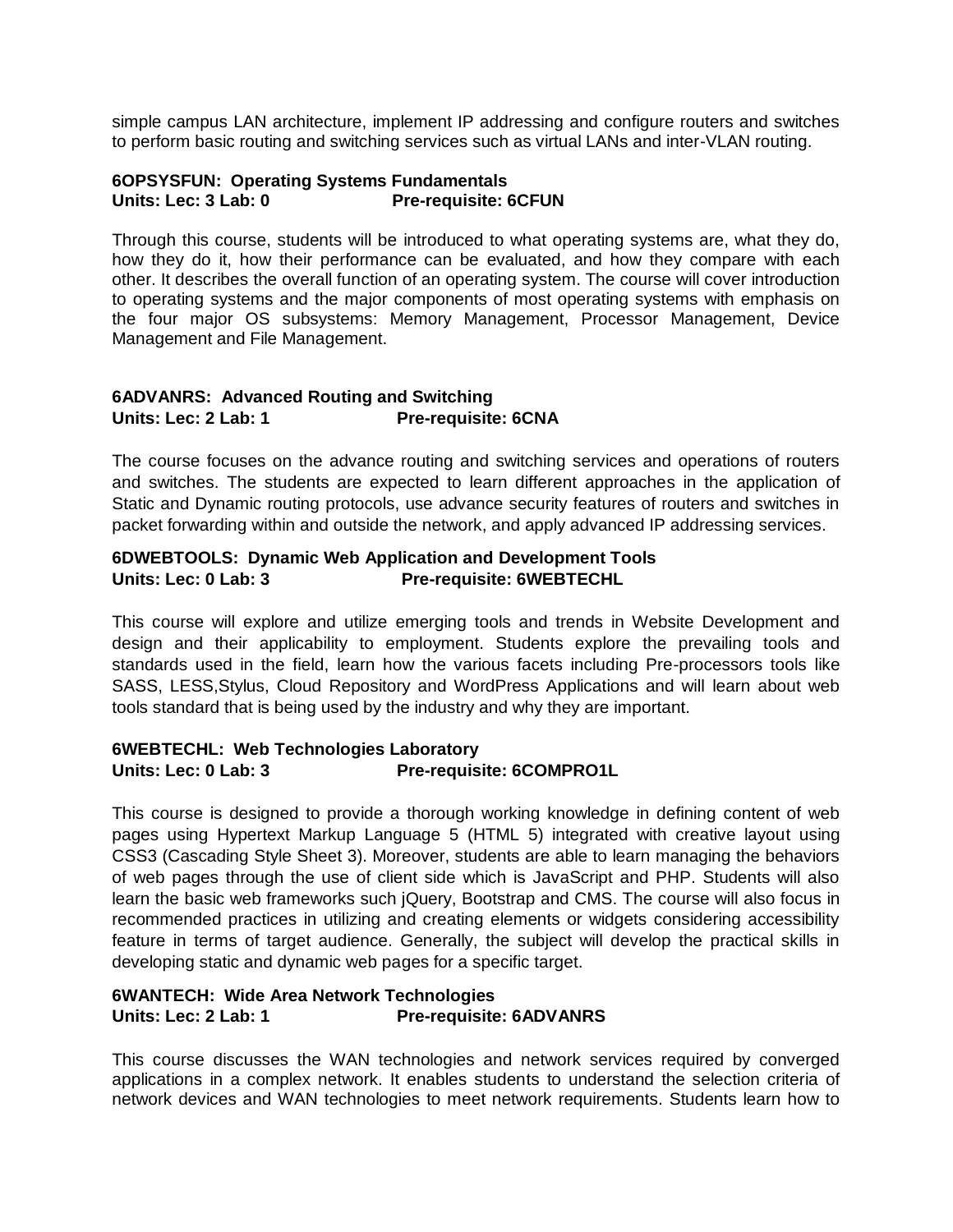configure and troubleshoot network devices and resolve common issues with data link protocols (WAN protocols).

#### **CORE CYBERSECURITY COURSES:**

## **6ICYBER: Introduction to Cyber Security & Emerging Technology & Threats to Cyber Security**

#### **Units: Lec:3 Lab:0 Pre-requisite: 6CFUN**

This course helps the learner to have deeper understanding of modern information and system protection technology and methods. These includes An in-depth understanding of the different types of cyberattacks, threats and different technology to use to do the attack and how to mitigate those attacks focusing on the systems that are most at risk, and the importance of an organization-wide approach to cybersecurity.

#### **6INFOR: Introduction to Network Forensics Units: Lec:3 Lab:0 Pre-requisite: 6ICYBER**

This class is an introduction to the concepts of forensic science of gathering digital evidence in network intrusion and information security. Based on current best practices, the course includes performance indicators and means that will help those who take it increase their operational skills of tackling cyber incidents. It focusses on the examination of techniques and tools used to investigate, search, collect, analyze, and report on network-based breaches and events.

### **6IOT: Internet of Things Units: Lec:0 Lab:3 Pre-requisite: None**

This specialized course is designed to clear your concepts in embedded systems & IoT using complete practical approach. You will develop various interesting & innovative projects, hardware and software components including design considerations, constraints and interfacing between the physical world and embedded devices.

#### **6SERVERSEC1: Server Administration and Security 1 Units: Lec:0 Lab:3 Pre-requisite: 6ICYBER**

This course explores the design and building of Windows Sever system in an enterprise environment. It explores everything from Windows Server installation to configuring users, to hardening the server operating system itself, providing overview of how Windows operates in an enterprise environment and what it may look like in the real world. The course will teach student how Windows users interact with the system and demonstrate how Windows authentication works, differentiate between different authorization mechanisms and use different technologies to secure data within the environment. Test built-in security features of Windows and demonstrates how to use each technology effectively and in what circumstances you would use what technology for what purpose.

#### **6CLOUDSEC Cloud Computing for Cybersecurity**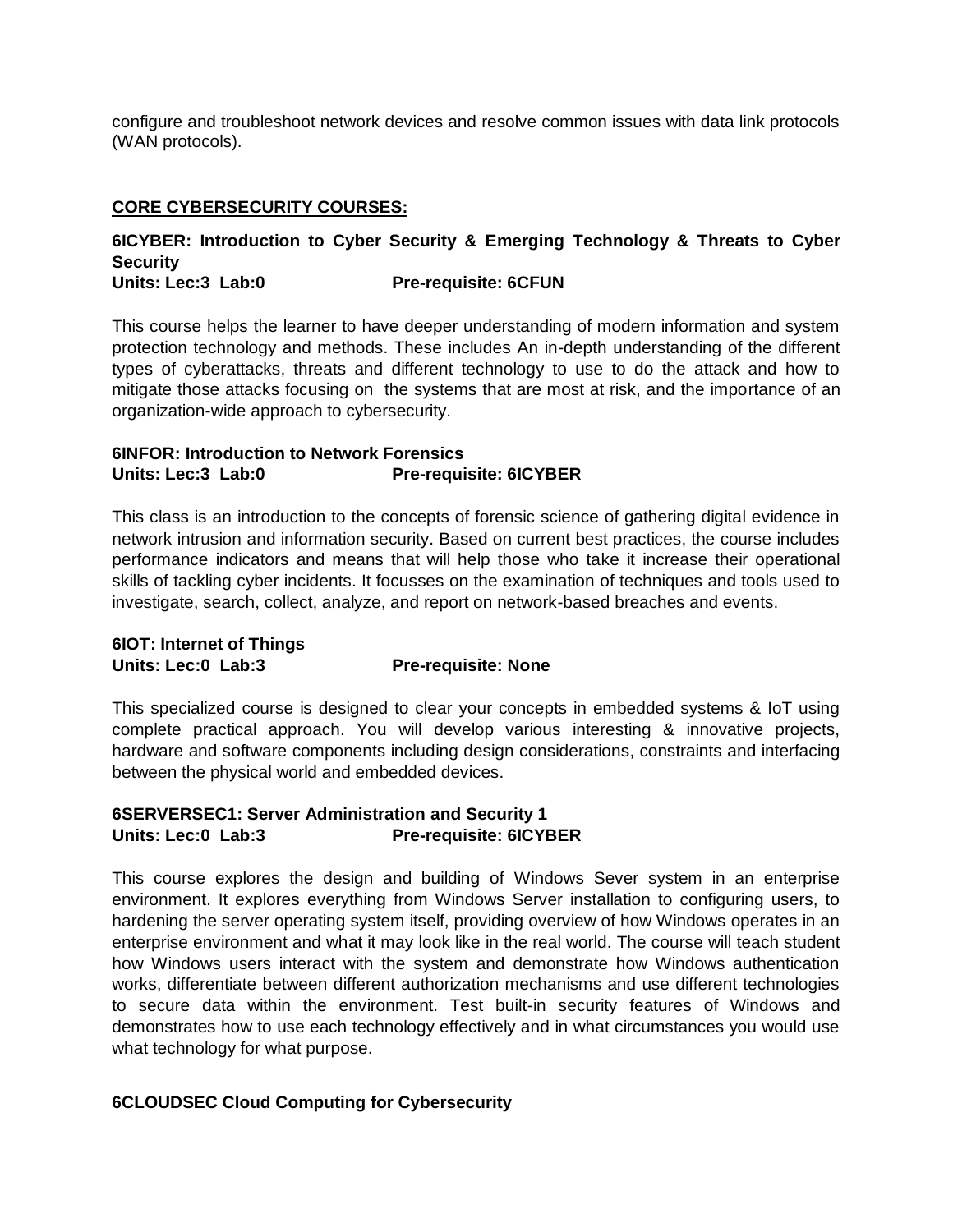The course introduces students to cloud computing concepts of how and why cloud systems work, as well as the different cloud technologies and services. The course exposes students to different views of understanding cloud computing such as theoretical, technical and commercial aspects. The course utilizes AWS Academy curriculum designed to help students develop technical expertise in cloud computing and prepare them for the AWS Certified Solutions Architect Associate certification exam. The course covers technical essentials which are AWS foundational services and architecting on AWS which covers the fundamentals of building IT infrastructure.

#### **6SHSEC: Software and Hardware Security Units: Lec:0 Lab:3 Pre-requisite: 6IOT**

In this course, students will study security and trust from the software and hardware perspective. students will understand the vulnerabilities in current digital system design flow and the physical attacks to these systems They will learn that security starts from hardware design and be familiar with the tools and skills to build secure and trusted hardware and consider important software vulnerabilities and attacks -- such as buffer overflows, SQL injection, and session hijacking -- and the defenses that prevent or mitigate these attacks, including advanced testing and program analysis techniques.

#### **6SERVERSEC2: Server Administration and Security 2 Units: Lec:0 Lab:3 Pre-requisite: 6SERVERSEC1**

This course is designed to provide students with the necessary skills and abilities to work with Linux Server. The course covers how to administer, configure and upgrade Linux systems, security hardening and classify different technologies to secure Linux and differentiate access control methods for Linux applications. Running one of the three major Linux distribution families: Red Hat, SUSE, Debian / Ubuntu, how to master the tools and concepts needed to efficiently build and manage an enterprise Linux infrastructure, covering the use state-of-the-art system administration techniques in real-life scenarios via practical labs.

#### **PSM CYBERSECURITY COURSES:**

#### **PSMS501: Cybersecurity in Cloud Computing Units: Lec:0 Lab:3 Pre-requisite: None**

This course provides an overview of cybersecurity in cloud computing. It covers discussion of cybersecurity in cloud computing, the role players, common terms, fundamental technical elements, and fundamental management elements. It also covers applications of cybersecurity policies and practices in cloud computing.

**PSMS502: Applied Cryptography Units: Lec:3 Lab:0 Pre-requisite: None**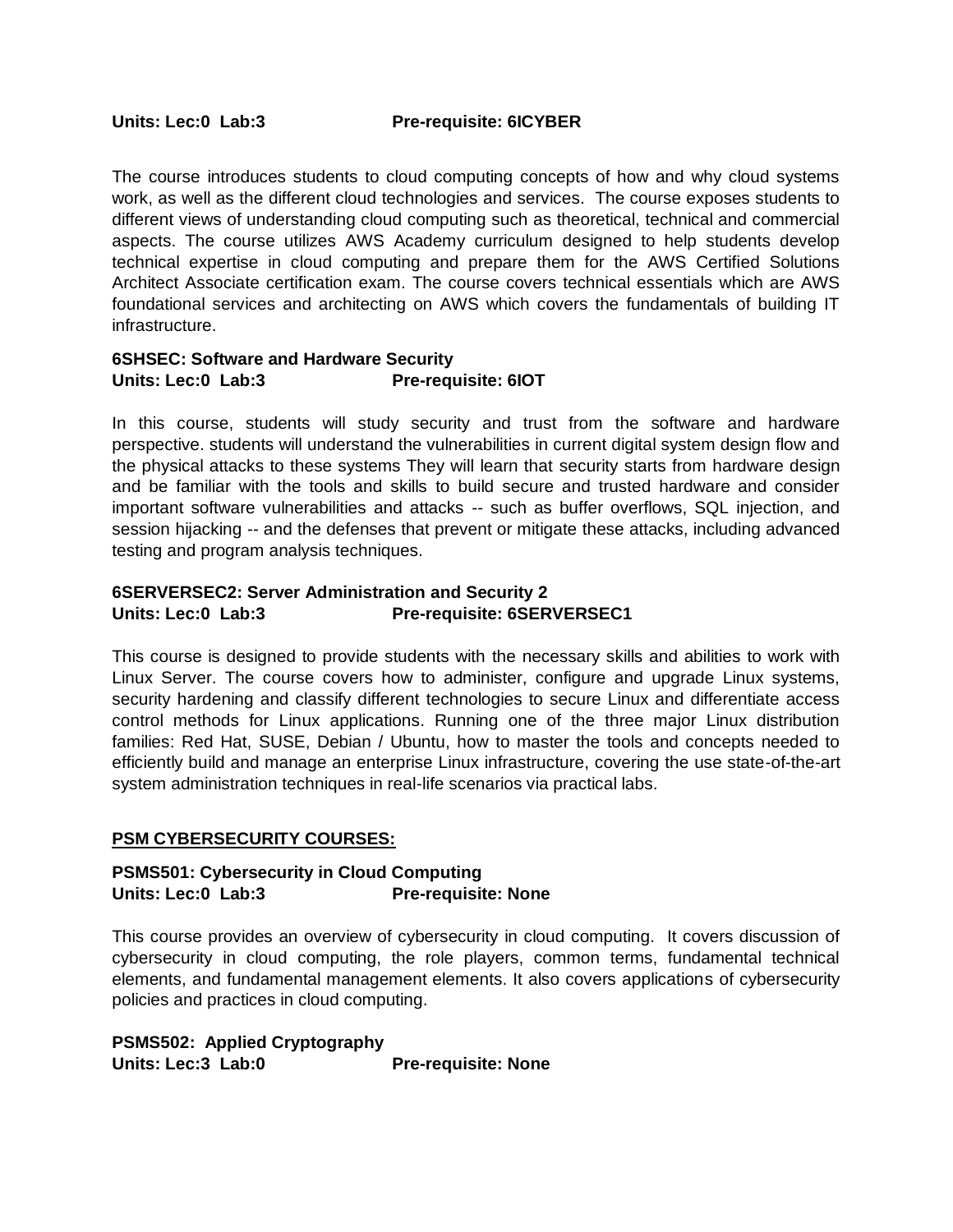This course covers fundamentals of protecting confidentiality, integrity and availability of information in computer systems through application of cryptographic concepts and methods. It provides a comprehensive survey of modern cryptography which includes techniques of enciphering and deciphering messages using cryptographic algorithms, block ciphers and block cipher modes, hash functions and message authentication codes, public key cryptography and digital signatures, and steganography.

#### **PSMS503: Network and Security Units: Lec:0 Lab:3 Pre-requisite: None**

This course covers the foundational concepts of network security in multi-user and distributed systems. It focuses on the network security concepts on authentication, authorization, and accounting.

#### **PSMS504: Information Systems and Security Management Units: Lec:3 Lab:0 Pre-requisite: None**

This course covers the fundamental principles and components of information systems and information technology security and risk management at the organizational level. Students review incentives and the requirements for information security, the integration of security into the systems design process, and life cycle of information security management.

#### **PSMS505: Ethical Hacking and Countermeasures Units: Lec:0 Lab:3 Pre-requisite: None**

This course develops problem solving skills of IT security professionals in detecting weaknesses of network infrastructures from a hacker's perspective. Students learn how perimeter defenses work; identify types of attacks and apply tools, techniques and methods to counter hacking and malicious activities. Major topics will include the different attack scenarios and countermeasures, including penetration, social engineering, session and physical attacks. Legal and policy considerations in ethical hacking will be introduced, and appropriate incident response will be covered for these attack scenarios.

#### **PSMS507: Cybercrime Investigation, Digital Forensics and Incident Units: Lec:3 Lab:0 Pre-requisite: None**

This course is about IT security, forensics, and auditing wherein they will learn the step-by-step and how-to process for securing, investigating, and auditing or assessing various IT environments. It provides students with a simulation of real-world issues and offers the opportunity to "learn-by-doing." Topics are laden with Hands-On Lab Exercises of real-world issues. Hands-On Lab Exercises are performed by each student to demonstrate mastery of covered topics. In addition, students are provided with relevant tools, products, guides, resources, and references for accomplishing tasks efficiently. These take-aways are quick and easy references for use in the field.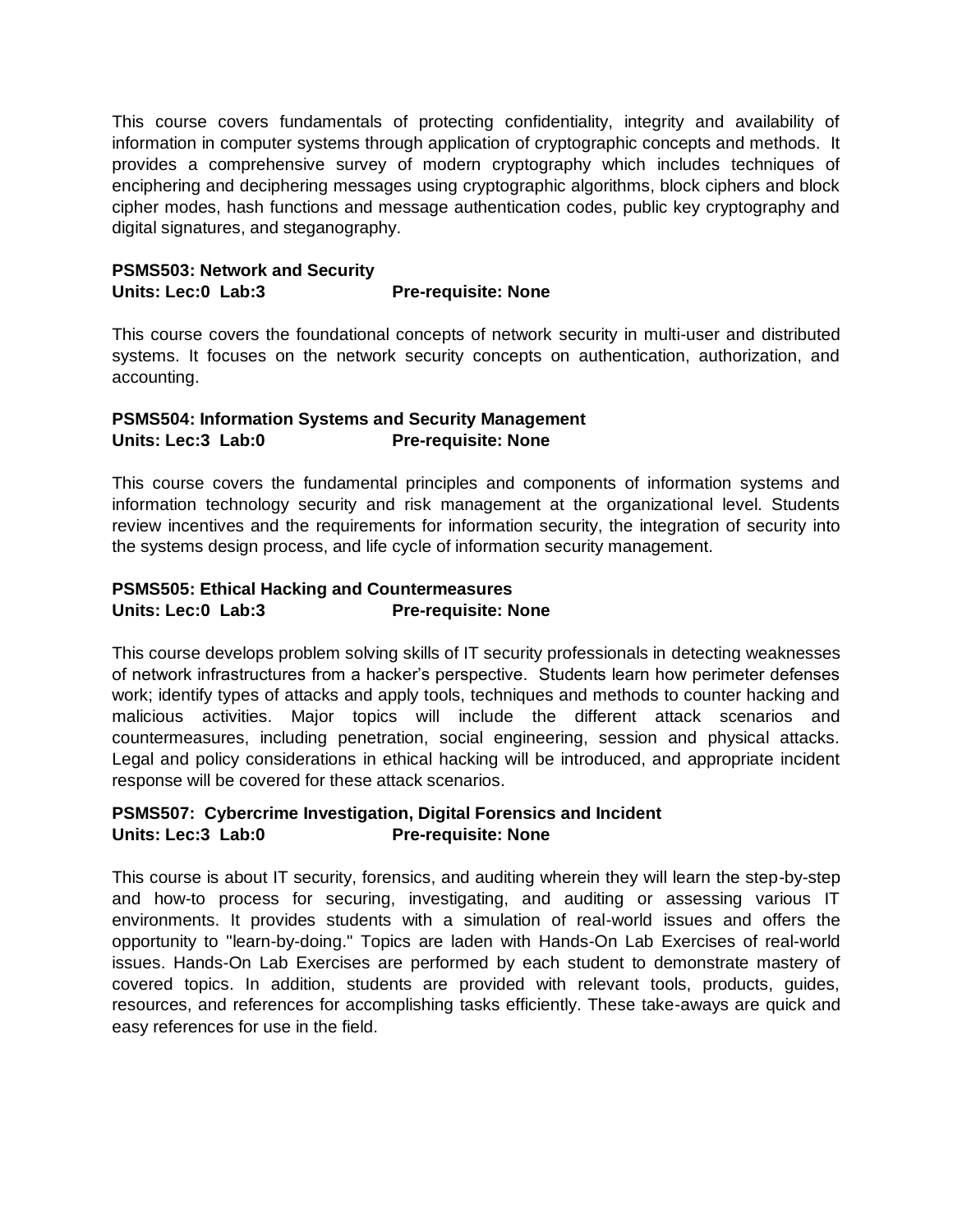#### **PSMBI501: Cybersecurity and Privacy: Law, Policies, and Compliance Units: Lec:3 Lab:0 Pre-requisite: None**

This course covers the understanding of cybersecurity policies that offers a comprehensive view of information security policies applied in the business context and examine the law and policy of foreign and domestic Internet governance, computer crime, online privacy and personal data protection, private infrastructure and the law of emergencies, and emerging compliance frameworks for cybersecurity. Study the legal, policy and compliance challenges raised by efforts to protect the Internet and other forms of networked computer systems. Topics covered include threats to cybersecurity including mismanagement, crime, terrorism and war, the computer fraud and abuse act, international and local privacy law, and compliance frameworks for cybersecurity.

#### **PSMB502: Project Management Units: Lec:3 Lab:0 Pre-requisite: None**

This course presents the project management methodologies, concepts, techniques and tools. The focus of the course would be on concepts and skills covering project management features such as planning, securing resources, budgeting, leading project teams and risk identification and mitigation.

#### **PSMB503: Leadership and Communication Units: Lec:3 Lab:0 Pre-requisite: None**

This course covers the theories, philosophies, and concepts of ethical leadership through the examination of the different dimensions of leadership styles, and the leader-follower relationship. It is in the intent of this course that the students will learn new ideas about leadership, strengthen important leadership skills, and discover their hidden potential for leadership and that they learn the value of communication and its importance in the complicated interaction between leaders and followers.

#### **PSMB504: Accounting & Finance Units: Lec:3 Lab:0 Pre-requisite: None**

This course covers the concepts, principles and practices of accounting and finance. It provides students with understanding of the financial decision-making process rooted in current financial theories and in the current state of world economic conditions. It further gives students insights on how to apply the core concepts of finance to the real world, problem-solving, ethics and decision-making process.

#### **PSMB505: Management & Security of Enterprise Systems Units: Lec:3 Lab:0 Pre-requisite: None**

This course will focus on the foundational concepts and principles of enterprise systems and their management and security implications. Students in this course will be expected to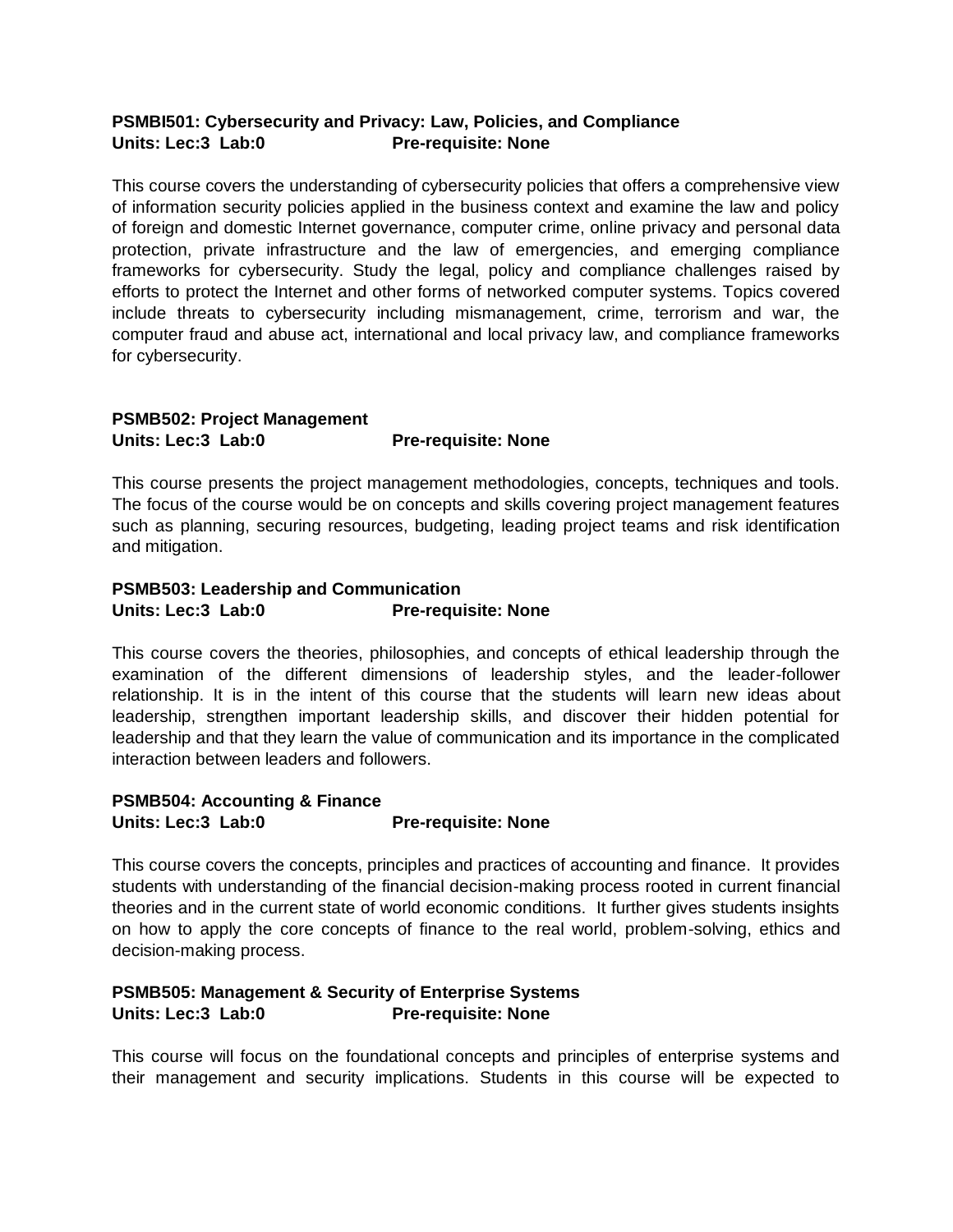understand and apply the concepts of various operational features of enterprise systems such as risk management, security policies and standards, best practices, and disaster recovery.

#### **PSMCI501 Capstone Project 1 (Internship and Integration Research) Units: Lec:3 Lab:0 Pre-requisite: WCE**

Capstone Project 1 with internship, Students will be introduced to the application of research for solving business problems. Students are provided a choice of undertaking group research on specific business problems or developing a feasibility study of a specific product, a new invention or an enterprise. The course covers the identification and formulation of the problem statement, preparation of survey instruments, sampling design, market research, environment scanning, supply and demand analysis, forecasting and financial analysis. It also deals with principles of research as applied to information technology, types of researches, methodologies, research formats, technical writing styles and writing research proposals. Students begin in conceptualizing a problem to be developed as a proposal and must passed the oral defense.

#### **PSMCI502 Capstone Project 2 (Product/System Development) Units: Lec:3 Lab:0 Pre-requisite: PSMCI501**

For Capstone Project 2, the approved and defended thesis proposal will be developed into a thesis and must passed the oral defense, the student must complete his/her proposal within two trimesters.

#### **MATH AND SCIENCE COURSES:**

#### **2ANAGEOM: Analytic Geometry Pre-requisite: 2MATHMWORLD**

The course offers the integration of geometric and algebra concepts. With a proper exposure to basic calculus concepts, teachers will gain more confidence in helping and guiding their students' development of competitive skill in today's highly technological society. The discipline of learning a calculus -based course allows students to acquire higher order thinking skills.

#### **2LINALGEB: Linear Algebra Units: Lec: 3 Lab: 0 Pre-requisite: 2MATMWORLD**

The course determinants, linear spaces, systems of linear equations, linear functions of a vector argument, coordinate transformations, the canonical form of the matrix of a linear operator, bilinear and quadratic forms, Euclidean spaces, unitary spaces, quadratic form in Euclidean and 7PE1

#### **2PROBSTAT: Probability and Statistics Units: Lec: 3 Lab: 0 Pre-requisite: 2MATHMWORLD**

The course covers the definition, history and uses of statistics, collection of data and presentation of the data gathered. It also covers measures of central location and variability, probability, and statistical inferences such as normal distribution hypothesis testing, simple regression, simple correlation, analysis of variance and chi-square distribution.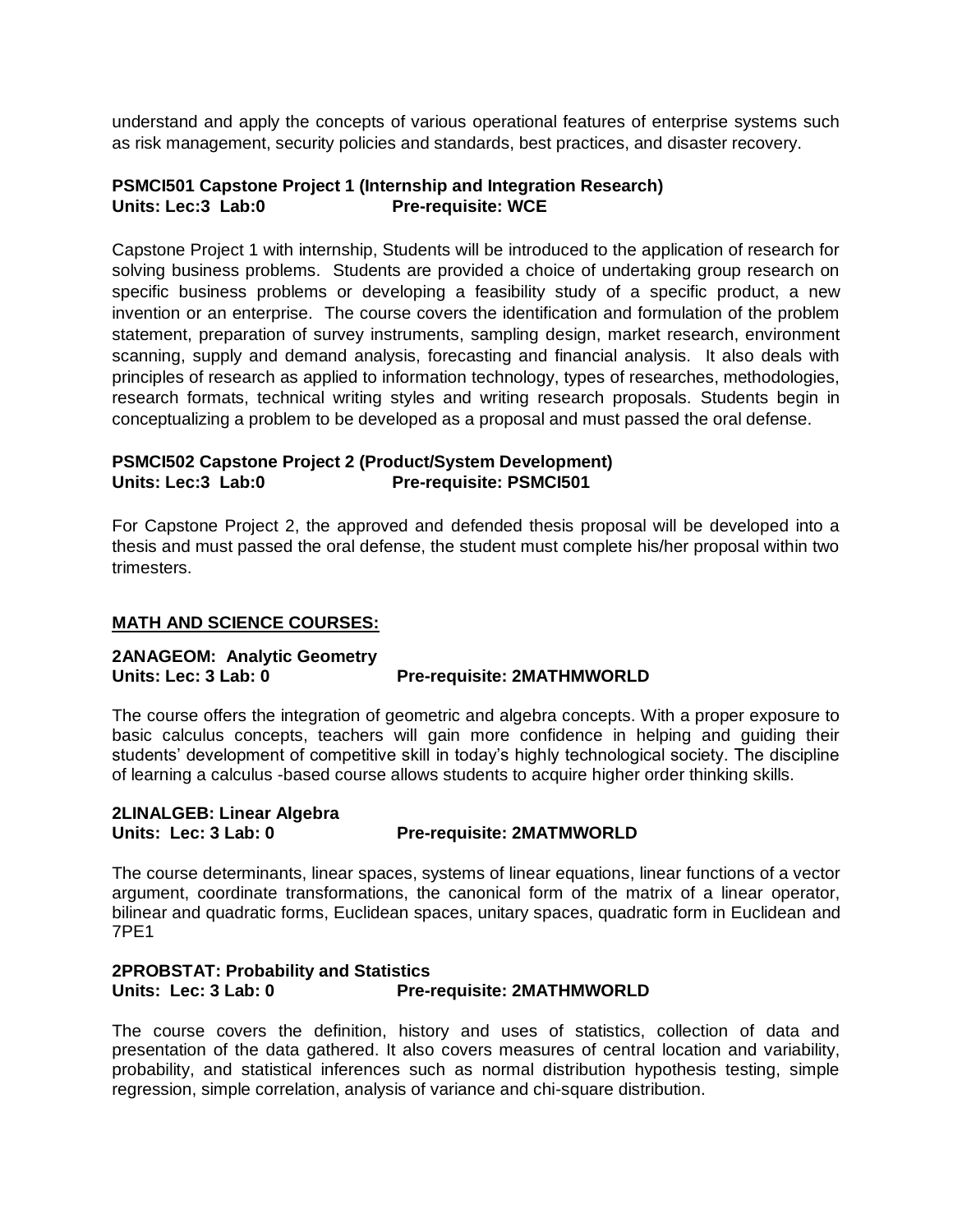# **2CALCULUS: Calculus**

#### **Units: Lec: 3 Lab: 0 Pre-requisite: 2MATMWORLD**

The course provides students with experiences on solving problem that require the interpretation of algebra and geometric concepts and the fundamental concepts of Differential and integral Calculus. Specifically, this course tackles the study of rectangular and polar coordinates, graphs of functions and equations of different degrees. It also deals with differentiation of algebraic function and anti-derivatives, techniques of integration and definite integrals. The course discusses the topics from graphical, numerical and analytical standpoint. Ergo, the students are expected to be self-regulated learners.

#### **9CBPHYSICS: Calculus-Based Physics Units: Lec: 3 Lab: 0 Pre-requisite: 2CALCULUS**

The course covers the study of mechanics, waves, sound, and heat.

#### **9CBPHYSICSL: Calculus-Based Physics Laboratory Units: Lec: 1 Lab: 1 Pre-requisite: 2CALCULUS Co-Requisite: 9CBPHYSICS**

This course is designed for students in the College of Information and Communications Technology taking up the fundamental concepts of Physics. This course studies the conceptual foundations of Newtonian mechanics and their relevant consequences. A good facility in basic mathematics is needed to understand the discussions and to solve problems

#### **GENERAL EDUCATION COURSES:**

#### **2MATHMWORLD: Mathematics in the Modern World Units: Lec: 3 Lab: 0 Pre-requisite: None**

This course deals with nature of mathematics, appreciation of its practical, intellectual, and aesthetic dimensions, and application of mathematical tools in daily life. The course begins with an introduction to the nature of mathematics as an exploration of patterns (in nature and the environment) and as an application of inductive and deductive reasoning. By exploring these topics, students are encouraged to go beyond the typical understanding of mathematics as merely a set of formulas but as a source of aesthetics in patterns of nature, for example, and a rich language in itself (and of science) governed by logic and reasoning. The course then proceeds to survey ways in which mathematics provides a tool for understanding and dealing with various aspects of present-day living, such as managing personal finances, making social choices, appreciating geometric designs, understanding codes used in data transmission and security, and dividing limited resources fairly. These aspects will provide opportunities for actually doing mathematics in a broad range of exercises that bring out the various dimensions of mathematics as a way of knowing and test the students' understanding and capacity. (CMO No, 20, series of 2013).

#### **4FYE1: Big History: Big Bang to the Future Units: Lec: 3 Lab: 0 Pre-requisite: None**

Big History is an interdisciplinary course that deals with the students' journey through time and space with the Catholic intellectual tradition as an integral component of the course. It describes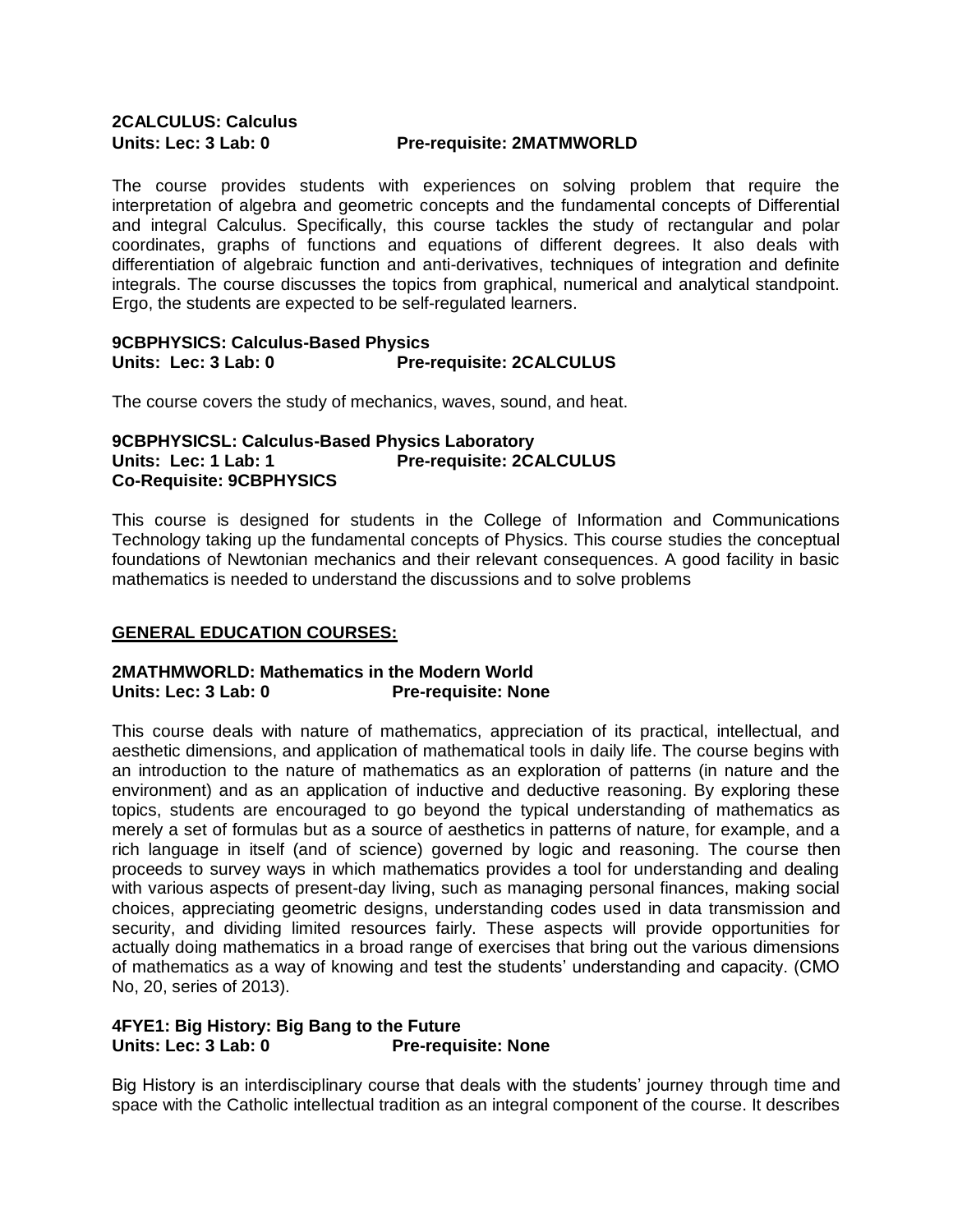Big History in the context of God's continuing work of creation. It discusses the first moments of the universe and the formation of stars and planets; the early life on earth and the development of human civilization and consciousness. Included in the course is the rise of humankind until the peering over the threshold of the present and into future.

#### **9STS: Science, Technology and Society Units: Lec: 3 Lab: 0 Pre-requisite: None**

The course deals with interactions between science and technology and social, cultural, political, and economic contexts that shape and are shaped by them. CMO No. 20, series of 2013). This interdisciplinary course engages students to confront the realities brought about by science and technology in society. Such realities pervade the personal, the public, and the global aspects of our living and are integral to human development. Scientific knowledge and technological development happen in the context of society with all its socio-political, cultural, economic, and philosophical underpinnings at play. This course seeks to instill reflective knowledge in the students that they are able to live the good life and display ethical decision making in the face of scientific and technological advancement. This course includes mandatory topics on climate change and environmental awareness.

#### **THEOLOGY 101: Theological Foundations: Judeo-Christian Tradition and Sacred Scriptures**  Units: Lec: 3 Lab: 0 Pre-requisite None

This foundational course in theology is designed to equip the students with the basic knowledge in the study of Judeo-Christian Tradition and Sacred Scriptures based on the Second Vatican Council, which are fundamental foundations in the Catholic Faith. The subject is geared towards a deeper understanding and appreciation of Catholic Faith that is socially and contemporarily relevant.

#### **4FYE2 Big History: Through the Lens of Big History Units: Lec: 3 Lab: 0 Pre-requisite: 4FYE1**

This is an interdisciplinary course that explores the theories, concepts and approaches of various disciplines through the lens of Big History. Students grasp an appreciation of the disciplines utilizing Big History as a framework.

#### **THEOLOGY 102: Special Issues in Catholic Theology**  Units: Lec: 3 Lab: 0 Pre-requisite: THEOLOGY101

This course is designed to address special issues that confront college students today in relation to their faith as Christians in discerning the Signs of the Times. It explores variety of moral issues that impact the individual, the family, and the community. The course enables the students to clarify their values and eventually pursue objective moral values amidst the issues that they meet head-on.

#### **1PURCOMM Purposive Communication Units: Lec: 3 Lab: 0 Pre-requisite: None**

The five skills of communication (listening, speaking, reading, writing and viewing) are studied and simulated in advanced academic settings. The purpose of these combined activities is to enable students to practice strategies of communication with a clear purpose and audience in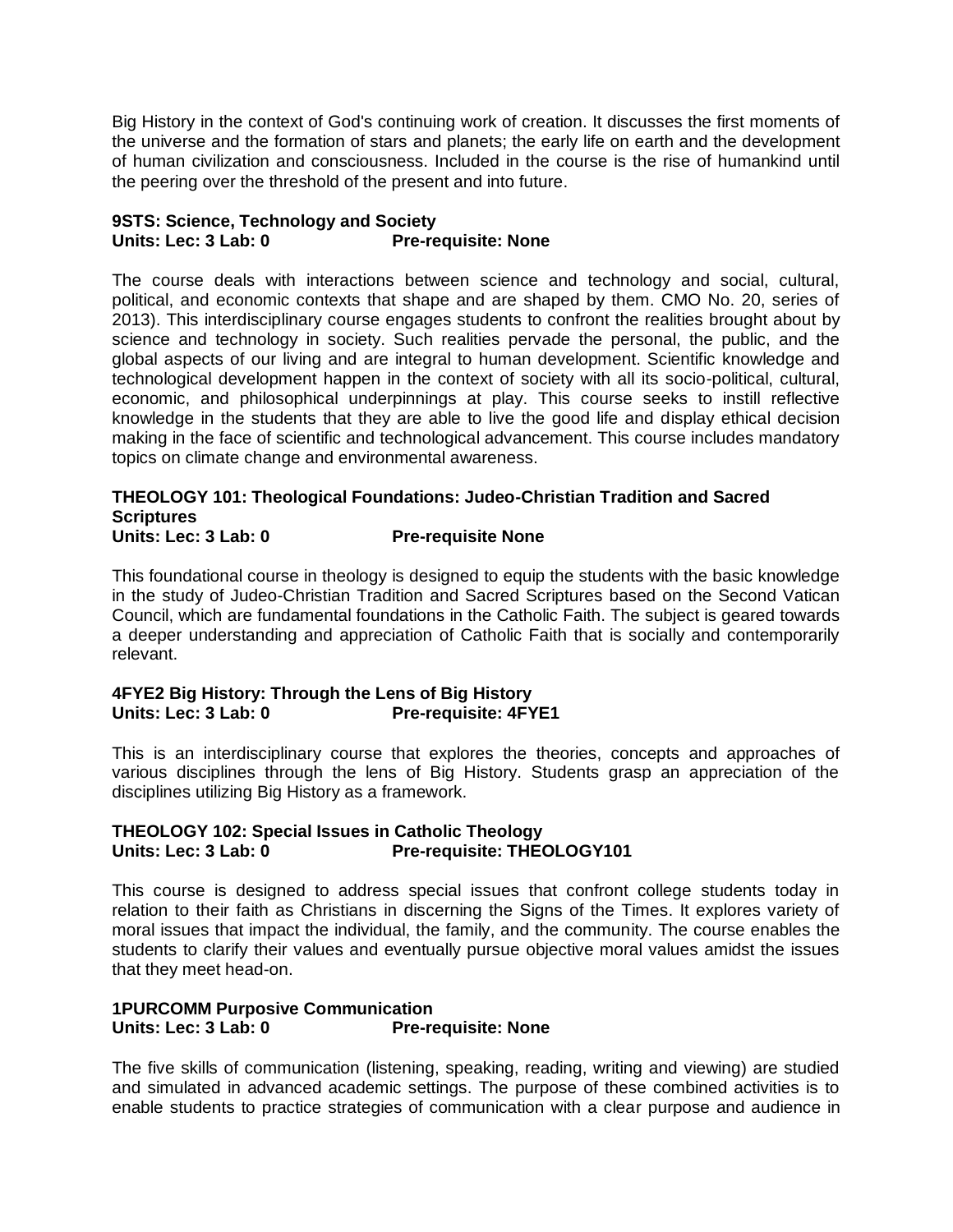mind, guided by the criteria of effective communication and the appropriate language. Further, the description highlights conversing intelligently, reporting on group work and/or assignments, writing and delivering a formal speech, writing minutes of the meetings and similar documents, preparing a research or technical paper, and making audio-visual or web-based presentations. At the end of the course, students should be able to listen, comprehend, critique and respond to live or recorded conversations, speak in public with confidence, explain extended texts in their own words using examples and other aids to bolster their explanation, while texts ranging from a simple report to a full-length technical or research paper and prepare an audio visual or webbased presentation on an assigned topic.

#### **4READPHILHIS: Readings in Philippine History Units: Lec: 3 Lab: 0 Pre-requisite: None**

The course analyses Philippine history from multiple perspectives through the lens of selected primary sources coming from various disciplines and of different genres. Students are given opportunities to analyse the author's background and main arguments, compare different points of view, identity biases and examine the evidences presented in the document. The discussions will tackle traditional topics in history and other interdisciplinary themes that will deepen and broaden their understanding of Philippine political, economic, cultural, social, scientific and religious history. Priority is given to primary materials that could help students develop their analytical and communication skills. The end goal is to develop the historical and critical consciousness of the students so that they will become versatile, articulate broad-minded, morally upright and responsible citizens.

#### **THEOLOGY 103: Christian Spirituality in the Contemporary World**  Units: Lec: 3 Lab: 0 Pre-requisite: THEOLOGY102

This course engages students to reflect on their personal and religious experiences to discern the call of transformation and integration vis-à-vis Christian tradition and world realities through the development of the basic skill of theological reflection. With Jesus Christ as model, the students are invited to explore the relevance of their personal spiritual journey and reflect deeply on the ways on how they can live a socially relevant Christian spiritual life.

#### **4ETHICS: Ethics Units: Lec: 3 Lab: 0 Pre-requisite: None**

Ethics deals with principles of ethical behavior in modem society at the level of the person, society, and in interaction with the environment and other shared resources. (CMO 20 s 2013). Morality pertains to the standards of right and wrong that an individual originally picks up from the community. The course discusses the context and principles of ethical behavior in modern society at the level of individual, society, and in interaction with the environment and other shared resources. The course also teaches students to make moral decisions by using dominant moral frameworks and by applying a seven-step moral reasoning model to analyze and solve moral dilemmas. The course is organized according to the three (3) main elements of the moral experience: (a) agent, including context — cultural, communal, and environmental; (b) the act, and (c) reason or framework (for the act).

**4ARTAPP: Art Appreciation Units: Lec: 3 Lab: 0 Pre-requisite: None**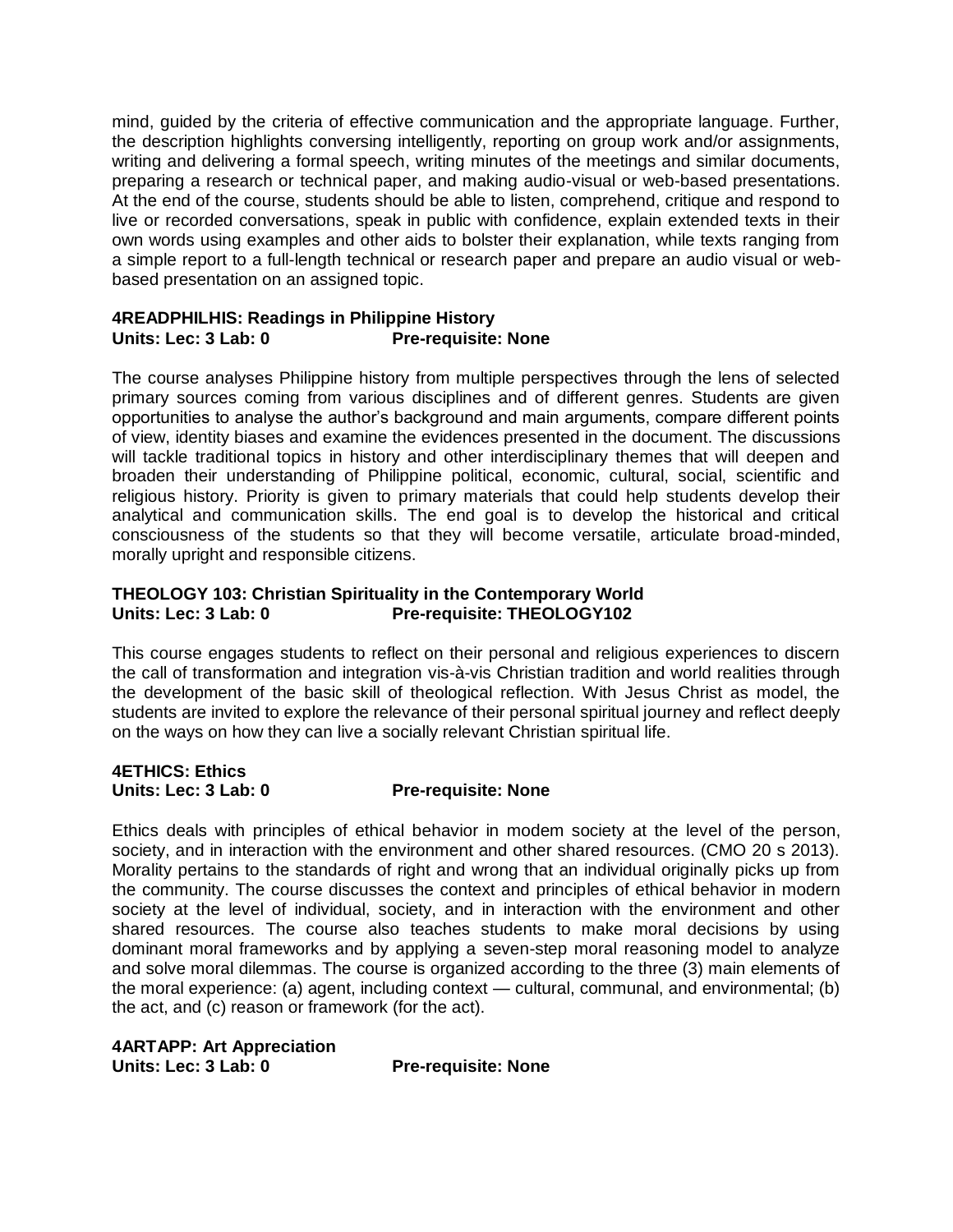Art Appreciation is a three-unit course that develops students' ability to appreciate, analyse, and critique works of art. Through interdisciplinary and multimodal approaches, this course equips students with a broad knowledge of the practical, historical, philosophical and social relevance of the arts in order to hone students' ability to articulate their understanding of the arts. The course also develops students' competency in researching and curating art as well as conceptualizing, mounting and evaluating art productions. The course aims to develop students' genuine appreciation for Philippine arts by providing them opportunities to explore the diversity and richness and rootedness in Filipino culture.

#### **4CONWORLD: The Contemporary World Units: Lec: 3 Lab: 0 Pre-requisite: None**

This course introduces students to the contemporary world by examining the multifaceted phenomenon of globalization. Using the various disciplines of the social sciences, it examines the economic, social, political, technological and other transformations that have created an increasing awareness of the interconnectedness of peoples and places around the globe. To this end, the course provides an overview of various debates in global governance, development and sustainability. Beyond exposing the student to the world outside the Philippines, it seeks to inculcate a sense of global citizenship and global ethical responsibility. This course includes mandatory topics on population education in the context of population and demography.

#### **4UNDERSELF: Understanding the Self Pre-requisite: None**

This course is intended to facilitate the exploration of the issues and concerns regarding self and identity to arrive at a better understanding of one's self. It strives to meet this goal by stressing the integration of the personal with the academic— contextualizing matters discussed in the classroom and in the everyday experiences of students—making for better learning, generating a new appreciation for the learning process, and developing a more critical and reflective attitude while enabling them to manage and improve their selves to attain a better quality of life.

#### **4RIZAL: Life and Works of Rizal Units: Lec: 3 Lab: 0 Pre-requisite: None**

As mandated by Republic Act 1425, this course covers the life and works of the country's national hero, Jose Rizal. Among the topics covered are Rizal's biography and his writing, particularly the novels Noli Me Tangere and El Filibusterismo, some of his essays, and various correspondences

#### **1LIT12: Great Books Units: Lec: 3 Lab: 0 Pre-requisite: None**

The course explores and studies the great ideas contained in the original works by the greatest literary writers, chronologically, beginning with the works of the Ancient Greeks, which are seminal to classical and Western civilization. It also equips students with the timeless insights of contemporary writers, insights that are at the heart of liberal education. The students will enhance their communication skills by reading, appreciating, and critiquing literary works. Moreover, they will understand deeper human behavior by delving into the psyche of writers and characters.